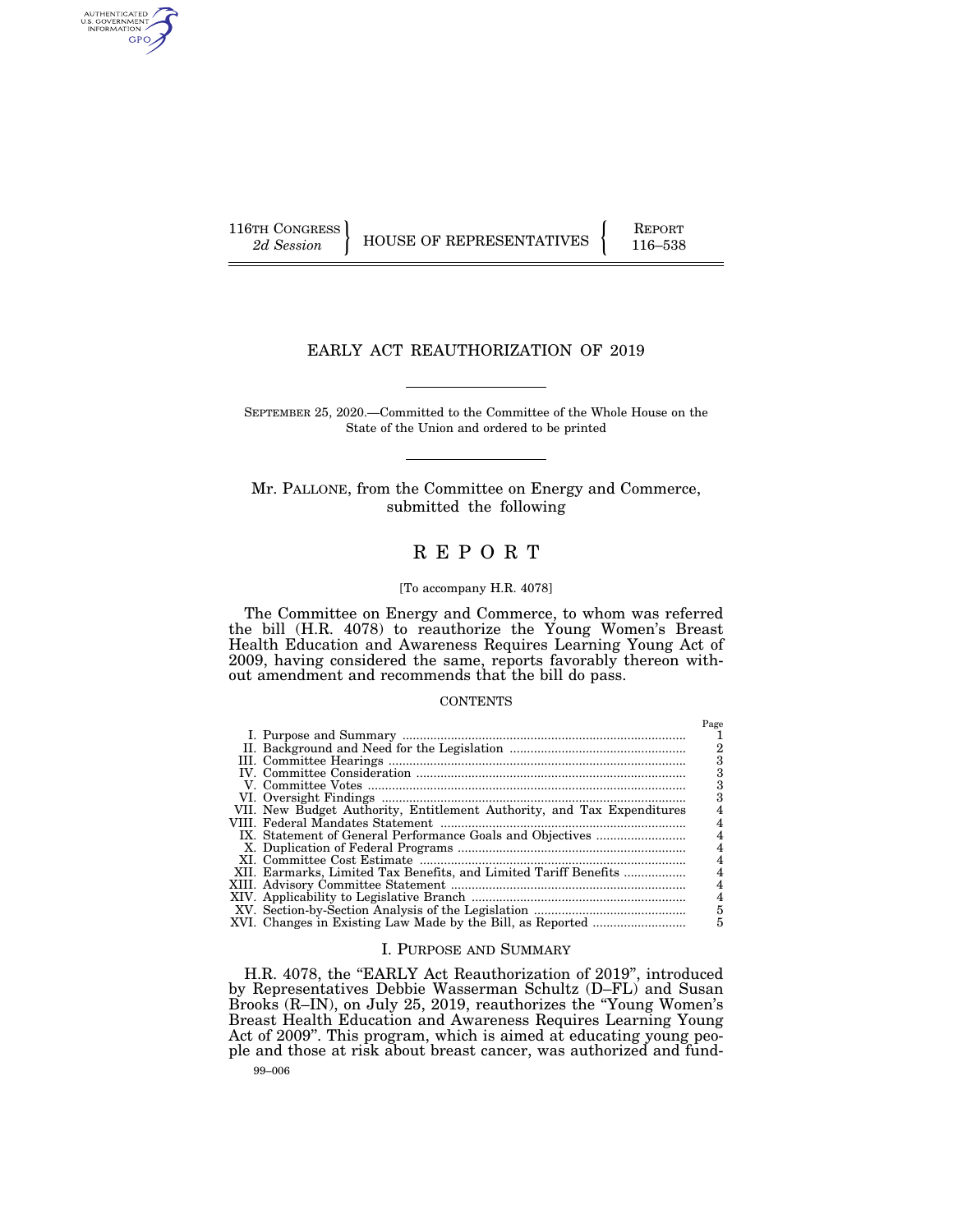ed at \$4.9 million for each of fiscal years 2015 through 2019. The bill would increase the authorization to \$9 million for each of fiscal years 2020 through 2024.

# II. BACKGROUND AND NEED FOR LEGISLATION

Tragically, one in eight women in the United States will be diagnosed with breast cancer over their lifetime.<sup>1</sup> Breast cancer is the most common form of cancer in women and the second leading cause of cancer death in women.2 From 2013 to 2017, breast cancer death rates in older women declined 1.3 percent per year. Breast cancer death rates, however, have remained steady in younger women.<sup>3</sup>

Breast health education, awareness, and screening save lives.4 When breast cancer is detected early and quality treatment is received, the five-year relative survival rate is nearly 100 percent for all women. As breast cancer becomes more advanced, however, the chances of survival greatly decrease.5

Health inequalities underscore the importance of the Young Women's Breast Health Education and Awareness Requires Learning Young Program. Black women develop breast cancer on average five to seven years younger than White women.6 Young Black women are also more likely than young White women to develop breast cancer.7 Further, Black women are 40 percent more likely than White women to die of breast cancer.8 These disparities exist in large part because Black women are more likely to be diagnosed with more aggressive forms of breast cancer and less likely to receive the most effective therapeutics for their cancer diagnosis.9

In 2009, Congress passed the ''Young Women's Breast Health Education and Awareness Requires Learning Young Act of 2009''.10 This law created an outreach and education campaign through the Centers for Disease Control and Prevention  $(\tilde{C}D\tilde{C})$  highlighting breast cancer risks for young people and those at increased risk of developing the disease. The funds authorized through this law support CDC's work in identifying breast cancer risk knowledge gaps among young women and education gaps among health care providers. It also supports young survivors through grants to organizations focused on helping those coping with breast cancer-related challenges.

The program's statutory authorization expired in 2019. It has, however, continued to receive annual appropriations. H.R. 4078 would reauthorize the program at \$9 million for each of fiscal years 2020 through 2024.

<sup>1</sup> American Cancer Society. How Common Is Breast Cancer? Jan. 2020. Available at: https://

*a Id.*<br>*a Id.*<br>*A* https://www.cancer.gov/types/breast/patient/breast-prevention-pdq.<br> $\frac{4 \text{ https}}{5}$ *Id.* 

<sup>&</sup>lt;sup>6</sup>https://www.cdc.gov/cancer/dcpc/research/articles/breast\_cancer\_rates\_women.htm.<br><sup>7</sup>Id.<br><sup>8</sup>Hd.<br><sup>9</sup>https://www.cdc.gov/cancer/dcpc/research/articles/breast\_cancer\_rates\_women.htm.<br><sup>9</sup>https://www.govinfo.gov/content/pkg/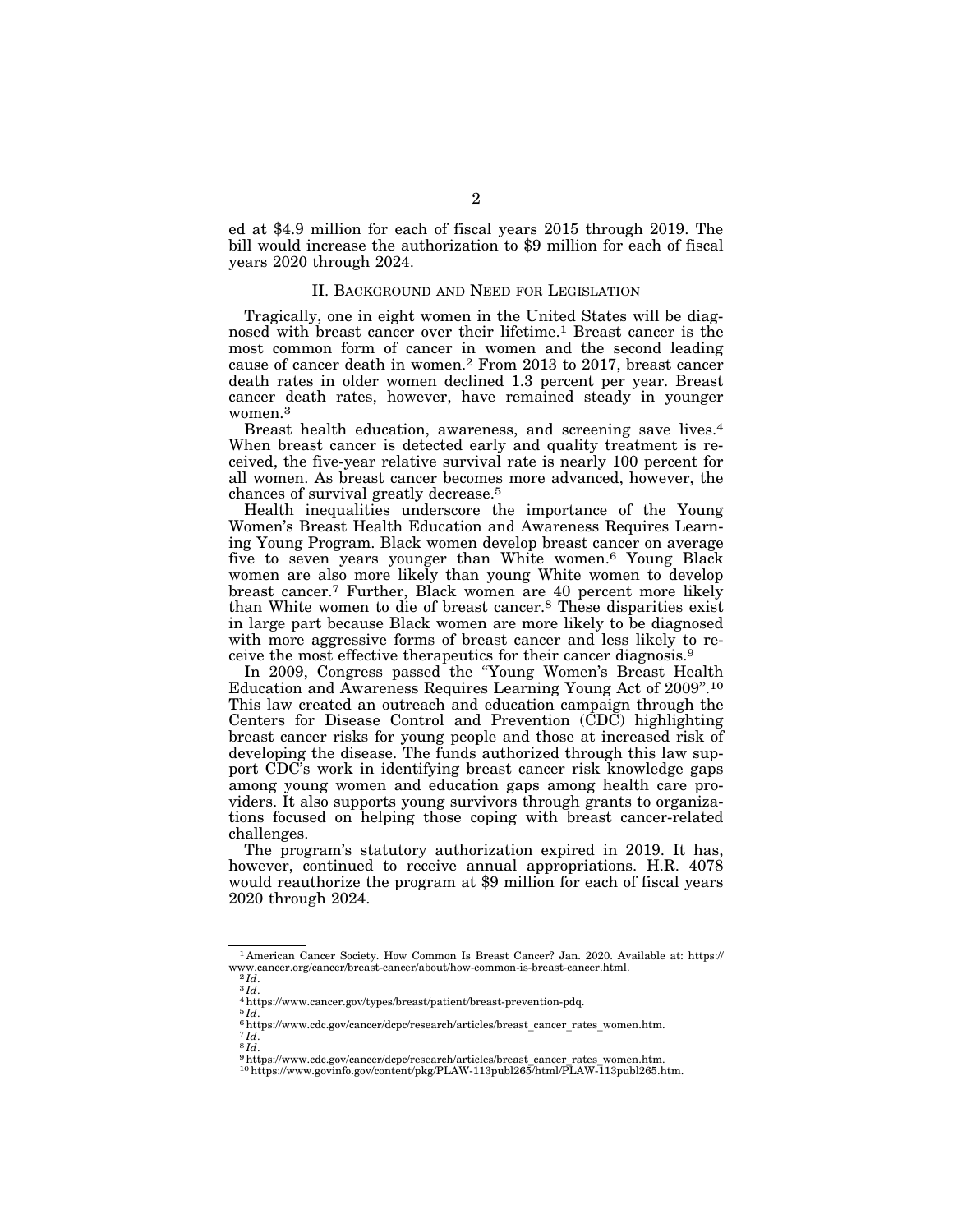### III. COMMITTEE HEARINGS

For the purposes of section 103(i) of H. Res. 6 of the 116th Congress, the following hearing was used to develop or consider H.R. 4078:

The Subcommittee on Health held a legislative hearing on July 29, 2020, entitled, ''Improving Access to Care: Legislation to Reauthorize Key Public Health Programs,'' to consider H.R. 4078, the ''EARLY Act Reauthorization of 2019''. The Subcommittee received testimony from the following witnesses:

• Robert Boyd, M.C.R.P., M.Div., President, School-Based Health Alliance

• Linda Goler Blount, M.P.H., President and CEO, Black Women's Health Imperative

• Nancy Goodman, M.P.P., J.D., Founder and Executive Director, Kids v. Cancer

• Aaron Seth Kesselheim, M.D., J.D., M.P.H., Professor of Medicine, Harvard Medical School

• Brian Lindberg, Chief Legal Officer and General Counsel, National Bone Marrow Donor Program

• Travis T. Tygart, Chief Executive Officer, U.S. Anti-Doping Agency

#### IV. COMMITTEE CONSIDERATION

Representatives Wasserman Schultz (D–FL) and Brooks (R–IN) introduced H.R. 4078, the "EARLY Act Reauthorization of 2019", on July 25, 2019, and the bill was referred to the Committee on Energy and Commerce. H.R. 4078 was then referred to the Subcommittee on Health on July 26, 2019. A legislative hearing was held on the bill on July 29, 2020.

On September 9, 2020, H.R. 4078 was discharged from further consideration by the Subcommittee on Health as the bill was called up for consideration by the full Committee on Energy and Commerce. The full Committee met in virtual open markup session on September 9, 2020, pursuant to notice, to consider H.R. 4078. There were no amendments offered to H.R. 4078. Upon conclusion of consideration of the bill, the full Committee agreed to a motion on final passage by Mr. Pallone, Chairman of the committee, to order H.R. 4078 reported favorably to the House, without amendment, by a voice vote, a quorum being present.

# V. COMMITTEE VOTES

Clause 3(b) of rule XIII of the Rules of the House of Representatives requires the Committee to list each record vote on the motion to report legislation and amendments thereto. The Committee advises that there were no record votes taken on H.R. 4078, including the motion for final passage of the bill.

#### VI. OVERSIGHT FINDINGS

Pursuant to clause  $3(c)(1)$  of rule XIII and clause  $2(b)(1)$  of rule X of the Rules of the House of Representatives, the oversight findings and recommendations of the Committee are reflected in the descriptive portion of the report.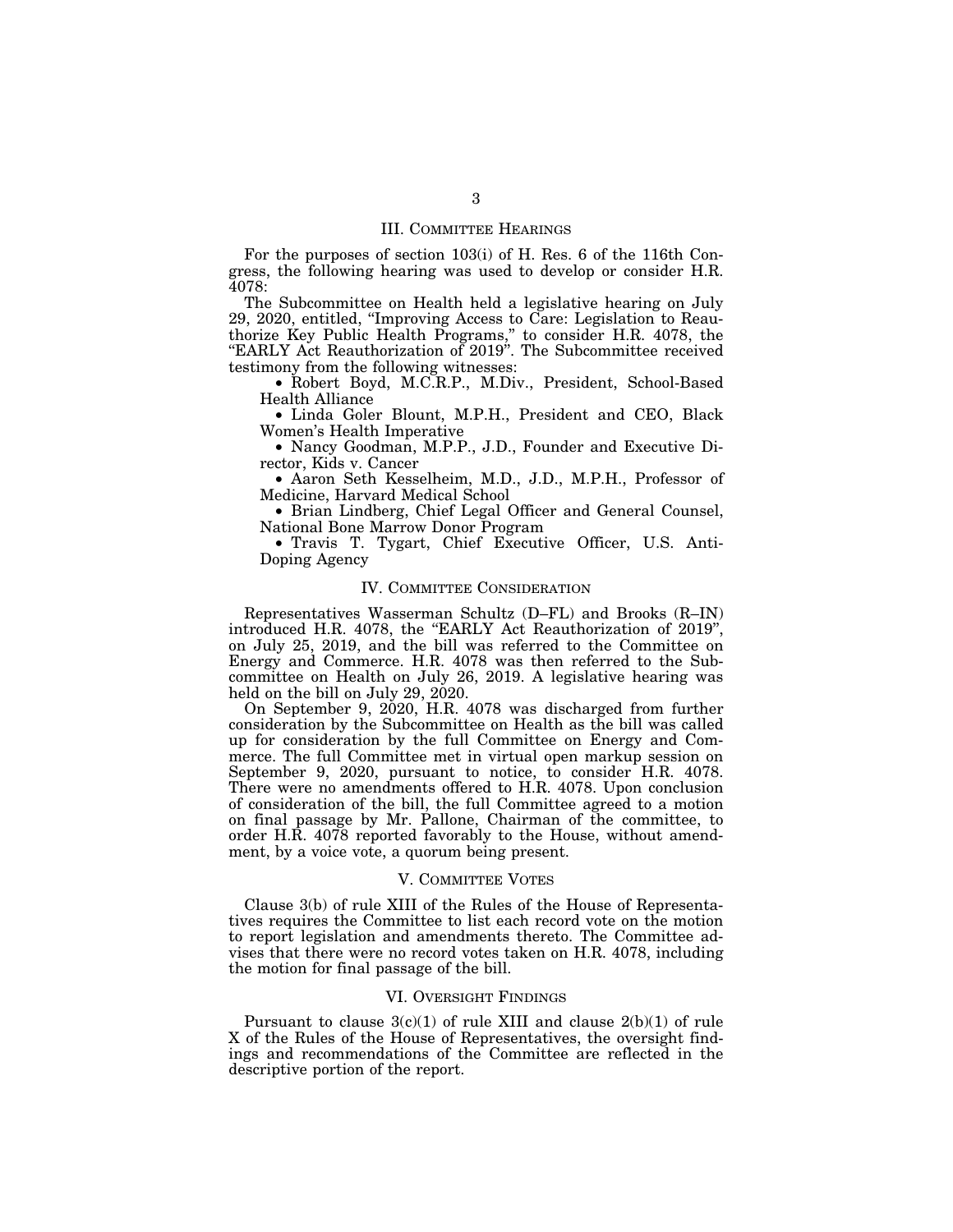## VII. NEW BUDGET AUTHORITY, ENTITLEMENT AUTHORITY, AND TAX EXPENDITURES

Pursuant to 3(c)(2) of rule XIII of the Rules of the House of Representatives, the Committee adopts as its own the estimate of new budget authority, entitlement authority, or tax expenditures or revenues contained in the cost estimate prepared by the Director of the Congressional Budget Office pursuant to section 402 of the Congressional Budget Act of 1974.

The Committee has requested but not received from the Director of the Congressional Budget Office a statement as to whether this bill contains any new budget authority, spending authority, credit authority, or an increase or decrease in revenues or tax expenditures.

#### VIII. FEDERAL MANDATES STATEMENT

The Committee adopts as its own the estimate of Federal mandates prepared by the Director of the Congressional Budget Office pursuant to section 423 of the Unfunded Mandates Reform Act.

### IX. STATEMENT OF GENERAL PERFORMANCE GOALS AND OBJECTIVES

Pursuant to clause  $3(c)(4)$  of rule XIII, the general performance goal or objective of this legislation is to reauthorize the Young Women's Breast Health Education and Awareness Requires Learning Young Act of 2009.

#### X. DUPLICATION OF FEDERAL PROGRAMS

Pursuant to clause 3(c)(5) of rule XIII, no provision of H.R. 4078 is known to be duplicative of another Federal program, including any program that was included in a report to Congress pursuant to section 21 of Public Law 111–139 or the most recent Catalog of Federal Domestic Assistance.

#### XI. COMMITTEE COST ESTIMATE

Pursuant to clause  $3(d)(1)$  of rule XIII, the Committee adopts as its own the cost estimate prepared by the Director of the Congressional Budget Office pursuant to section 402 of the Congressional Budget Act of 1974.

### XII. EARMARKS, LIMITED TAX BENEFITS, AND LIMITED TARIFF **BENEFITS**

Pursuant to clause  $9(e)$ ,  $9(f)$ , and  $9(g)$  of rule XXI, the Committee finds that H.R. 4078 contains no earmarks, limited tax benefits, or limited tariff benefits.

### XIII. ADVISORY COMMITTEE STATEMENT

No advisory committee within the meaning of section 5(b) of the Federal Advisory Committee Act was created by this legislation.

# XIV. APPLICABILITY TO LEGISLATIVE BRANCH

The Committee finds that the legislation does not relate to the terms and conditions of employment or access to public services or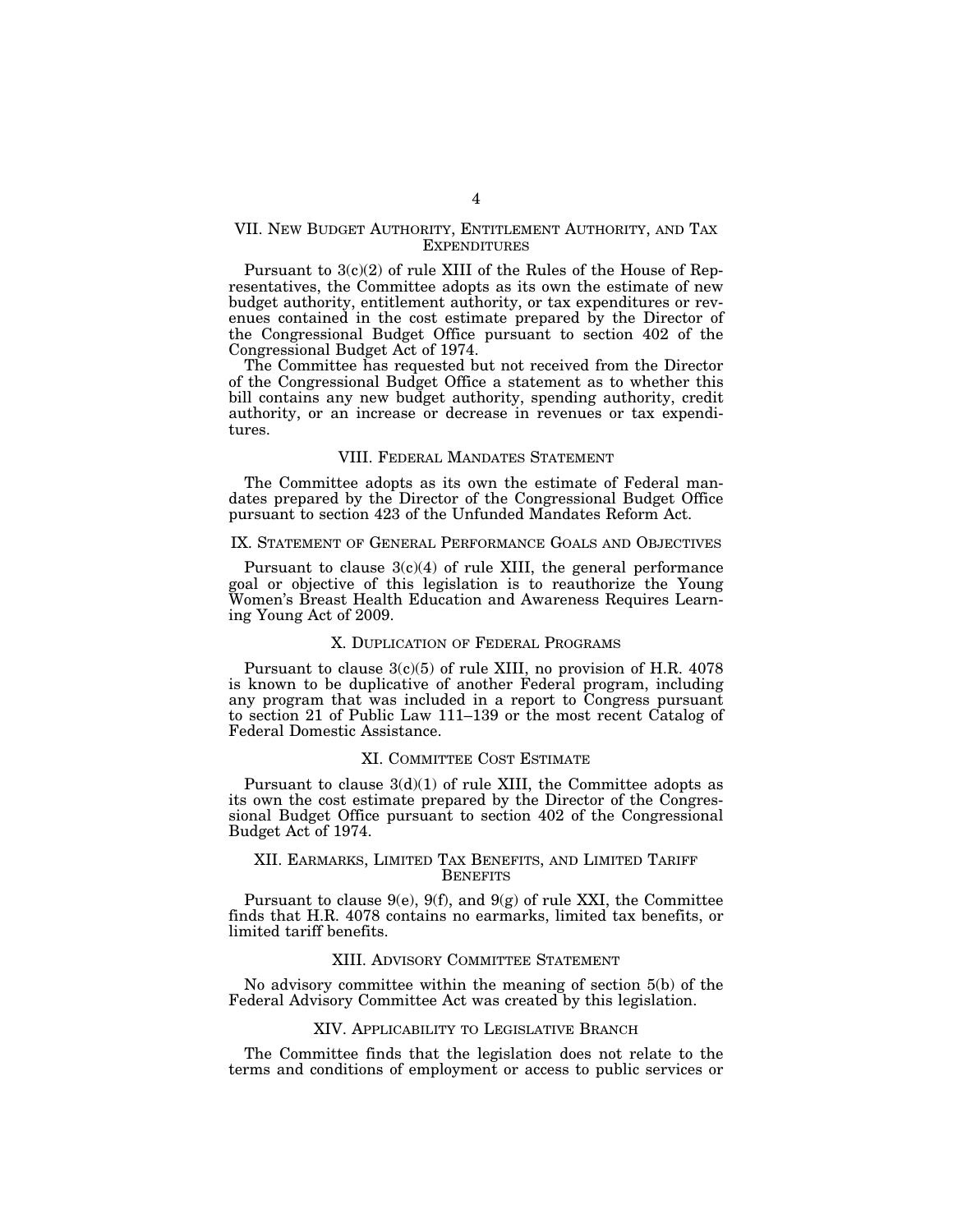accommodations within the meaning of section 102(b)(3) of the Congressional Accountability Act.

### XV. SECTION-BY-SECTION ANALYSIS OF THE LEGISLATION

#### *Section 1. Short title*

Section 1 designates that the short title may be cited as the ''EARLY Act Reauthorization of 2019''.

# *Sec. 2. Reauthorization of the Young Women's Breast Health Education and Awareness Requires Learning Young Act of 2009*

Section 2 amends section 399NN(h) of the Public Health Service Act by increasing the authorization level from \$4.9 million to \$9 million for each of fiscal years 2020 through 2024.

#### XVI. CHANGES IN EXISTING LAW MADE BY THE BILL, AS REPORTED

In compliance with clause 3(e) of rule XIII of the Rules of the House of Representatives, changes in existing law made by the bill, as reported, are shown as follows (existing law proposed to be omitted is enclosed in black brackets, new matter is printed in italics, and existing law in which no change is proposed is shown in roman):

## **PUBLIC HEALTH SERVICE ACT**

\* \* \* \* \* \* \*

# TITLE III—GENERAL POWERS AND DUTIES OF PUBLIC HEALTH SERVICE

# \* \* \* \* \* \* \*

# **PART V—PROGRAMS RELATING TO BREAST HEALTH AND CANCER**

#### **SEC. 399NN. YOUNG WOMEN'S BREAST HEALTH AWARENESS AND SUP-PORT OF YOUNG WOMEN DIAGNOSED WITH BREAST CAN-CER.**

(a) PUBLIC EDUCATION CAMPAIGN.—

(1) IN GENERAL.—The Secretary, acting through the Director of the Centers for Disease Control and Prevention, shall conduct a national evidence-based education campaign to increase awareness of young women's knowledge regarding—

(A) breast health in young women of all racial, ethnic, and cultural backgrounds;

(B) breast awareness and good breast health habits;

(C) the occurrence of breast cancer and the general and specific risk factors in women who may be at high risk for breast cancer based on familial, racial, ethnic, and cultural backgrounds such as Ashkenazi Jewish populations;

(D) evidence-based information that would encourage young women and their health care professional to increase early detection of breast cancers; and

(E) the availability of health information and other resources for young women diagnosed with breast cancer.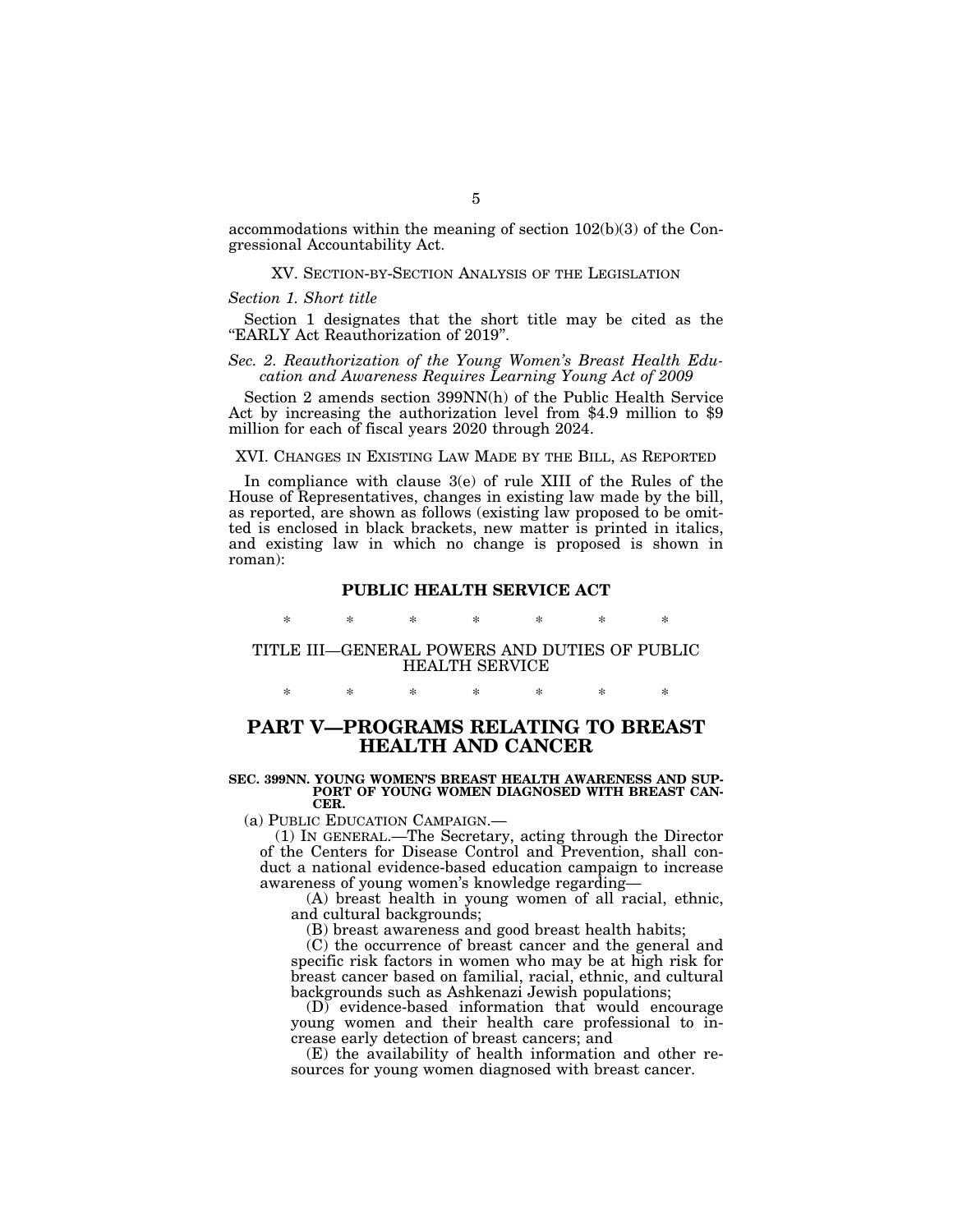(2) EVIDENCE-BASED, AGE APPROPRIATE MESSAGES.—The campaign shall provide evidence-based, age-appropriate messages and materials as developed by the Centers for Disease Control and Prevention and the Advisory Committee established under paragraph (4).

(3) MEDIA CAMPAIGN.—In conducting the education campaign under paragraph (1), the Secretary shall award grants to entities to establish national multimedia campaigns oriented to young women that may include advertising through television, radio, print media, billboards, posters, all forms of existing and especially emerging social networking media, other Internet media, and any other medium determined appropriate by the Secretary.

(4) ADVISORY COMMITTEE.—

(A) ESTABLISHMENT.—Not later than 60 days after the date of the enactment of this section, the Secretary, acting through the Director of the Centers for Disease Control and Prevention, shall establish an advisory committee to assist in creating and conducting the education campaigns under paragraph  $(1)$  and subsection  $(b)(1)$ .

(B) MEMBERSHIP.—The Secretary, acting through the Director of the Centers for Disease Control and Prevention, shall appoint to the advisory committee under subparagraph (A) such members as deemed necessary to properly advise the Secretary, and shall include organizations and individuals with expertise in breast cancer, disease prevention, early detection, diagnosis, public health, social marketing, genetic screening and counseling, treatment, rehabilitation, palliative care, and survivorship in young women.

(b) HEALTH CARE PROFESSIONAL EDUCATION CAMPAIGN.—The Secretary, acting through the Director of the Centers for Disease Control and Prevention, and in consultation with the Administrator of the Health Resources and Services Administration, shall conduct an education campaign among physicians and other health care professionals to increase awareness—

(1) of breast health, symptoms, and early diagnosis and treatment of breast cancer in young women, including specific risk factors such as family history of cancer and women that may be at high risk for breast cancer, such as Ashkenazi Jewish population;

(2) on how to provide counseling to young women about their breast health, including knowledge of their family cancer history and importance of providing regular clinical breast examinations;

(3) concerning the importance of discussing healthy behaviors, and increasing awareness of services and programs available to address overall health and wellness, and making patient referrals to address tobacco cessation, good nutrition, and physical activity;

(4) on when to refer patients to a health care provider with genetics expertise;

(5) on how to provide counseling that addresses long-term survivorship and health concerns of young women diagnosed with breast cancer; and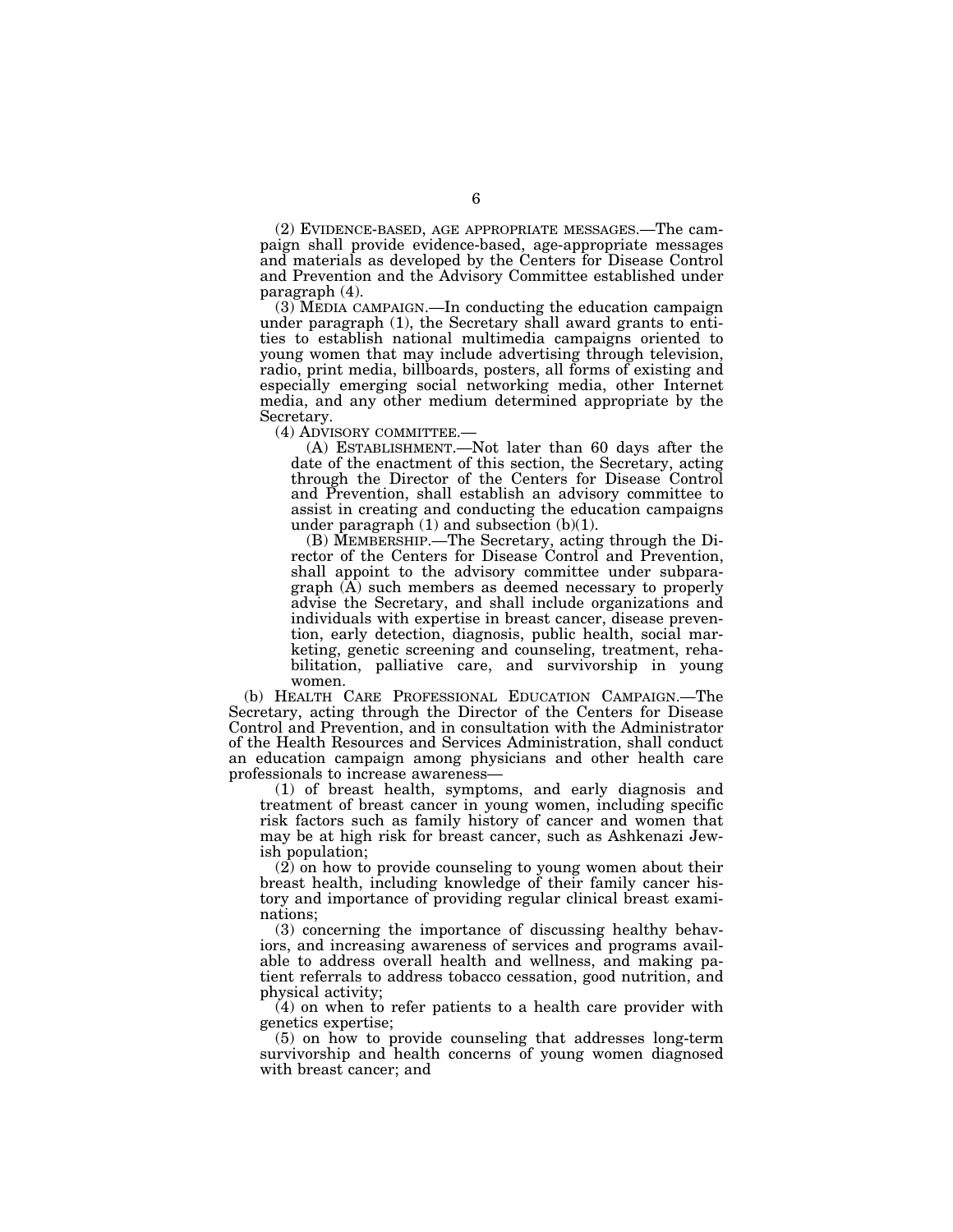(6) on when to provide referrals to organizations and institutions that provide credible health information and substantive assistance and support to young women diagnosed with breast cancer.

(c) PREVENTION RESEARCH ACTIVITIES.—The Secretary, acting through—

(1) the Director of the Centers for Disease Control and Prevention, shall conduct prevention research on breast cancer in younger women, including—

(A) behavioral, survivorship studies, and other research

on the impact of breast cancer diagnosis on young women; (B) formative research to assist with the development of educational messages and information for the public, targeted populations, and their families about breast health, breast cancer, and healthy lifestyles;

(C) testing and evaluating existing and new social marketing strategies targeted at young women; and

(D) surveys of health care providers and the public regarding knowledge, attitudes, and practices related to breast health and breast cancer prevention and control in high-risk populations; and

(2) the Director of the National Institutes of Health, shall conduct research to develop and validate new screening tests and methods for prevention and early detection of breast cancer in young women.

(d) SUPPORT FOR YOUNG WOMEN DIAGNOSED WITH BREAST CAN-CER.—

(1) IN GENERAL.—The Secretary shall award grants to organizations and institutions to provide health information from credible sources and substantive assistance directed to young women diagnosed with breast cancer and pre-neoplastic breast diseases.

(2) PRIORITY.—In making grants under paragraph (1), the Secretary shall give priority to applicants that deal specifically with young women diagnosed with breast cancer and pre-neoplastic breast disease.

(e) NO DUPLICATION OF EFFORT.—In conducting an education campaign or other program under subsections  $(a)$ ,  $(b)$ ,  $(c)$ , or  $(d)$ , the Secretary shall avoid duplicating other existing Federal breast cancer education efforts.

(f) MEASUREMENT; REPORTING.—The Secretary, acting through the Director of the Centers for Disease Control and Prevention, shall—

(1) measure—

(A) young women's awareness regarding breast health, including knowledge of family cancer history, specific risk factors and early warning signs, and young women's proactive efforts at early detection;

(B) the number or percentage of young women utilizing information regarding lifestyle interventions that foster healthy behaviors;

(C) the number or percentage of young women receiving regular clinical breast exams; and